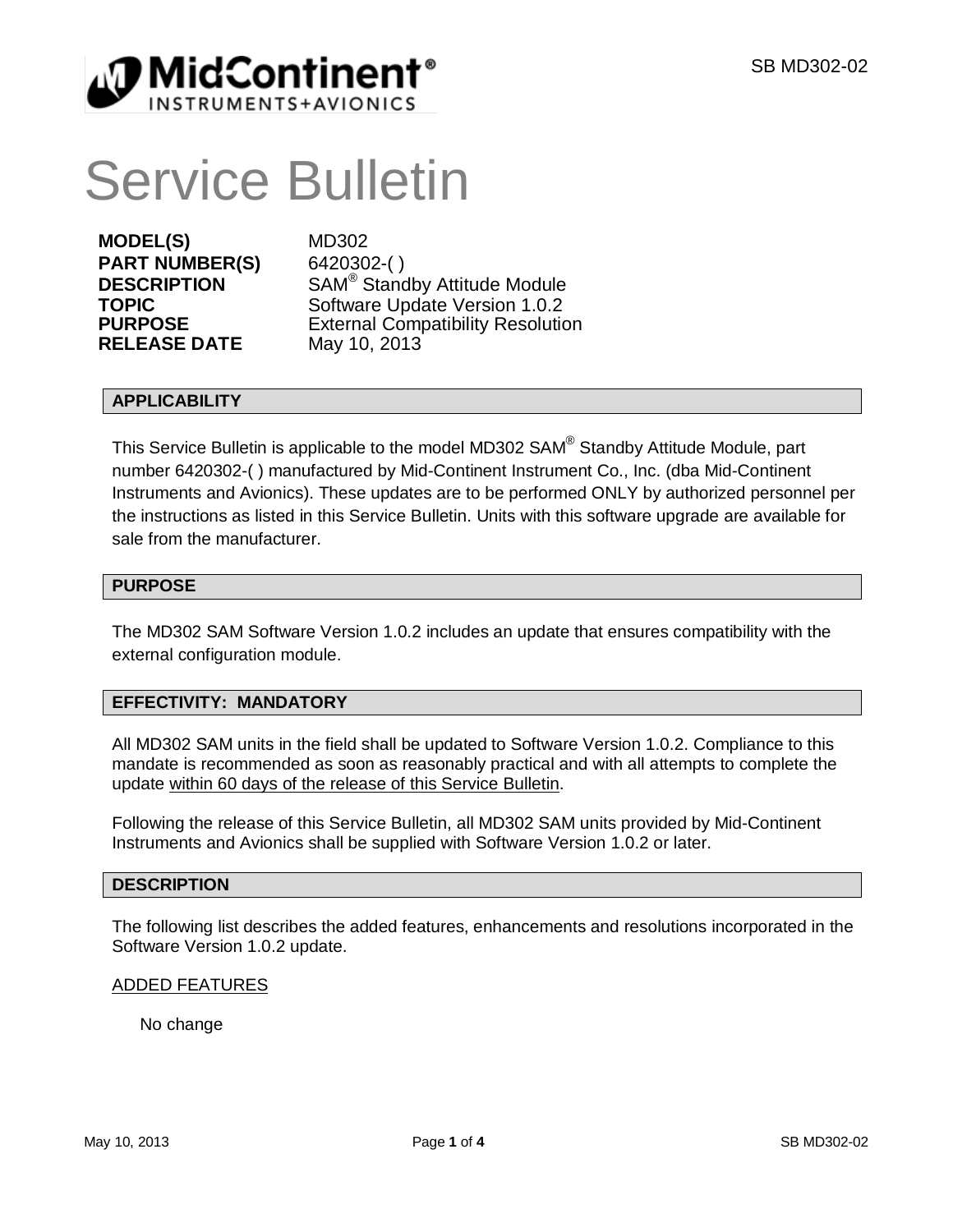

# **DESCRIPTION** *(cont)*

# **ENHANCEMENTS**

No change

#### RESOLUTIONS

1. The unit will now allow changes to the configuration settings after adopting the settings from a configuration module that was previously programmed.

#### **ESTIMATED MANPOWER**

Approximately 30-60 minutes

#### **APPROVALS**

None required

#### **WEIGHT AND BALANCE**

No change

#### **ELECTRICAL LOAD DATA**

No change

#### **CERTIFICATION**

This Service Bulletin represents a minor change to the previously approved Technical Standard Order Authorization as well as any Supplemental Type Certification or Type Certifications. Any changes to software and/or complex hardware have been completed in accordance with approved developmental and quality processes per the guidelines of RTCA document DO-178B and DO-254, respectively.

#### **OTHER PUBLICATIONS AFFECTED**

No change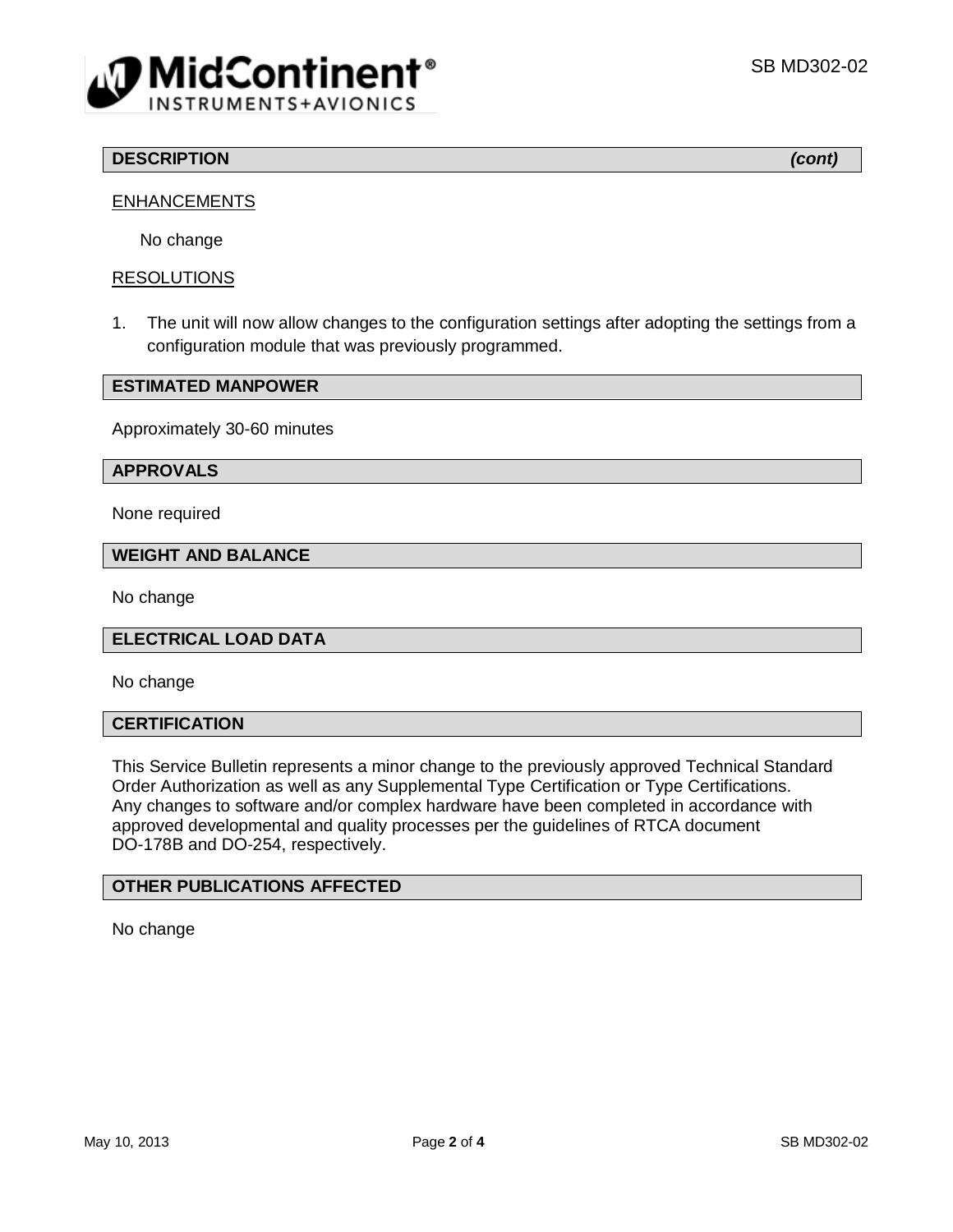

# **ACCOMPLISHMENT INSTRUCTIONS**

The action required by this Service Bulletin can be accomplished by returning the unit to Mid-Continent Instruments and Avionics or by performing the instructions as listed in this section.

# **If returning the MD302 SAM® unit to Mid-Continent Instruments and Avionics:**

Call the Mid-Continent Instruments and Avionics sales department for a Return Material Authorization (RMA) at 316-630-0101

Return address: Mid-Continent Instruments and Avionics 9400  $F. 34<sup>th</sup>$  Street N. Wichita, KS 67226

#### **If performing this update in the field:**

Follow the instructions listed below:

#### **PREPARATION**

- 1. Prepare software update file.
	- A. Obtain a USB flash drive from Mid-Continent Instruments and Avionics with Software Version 1.0.2 file loaded. OR
	- B. Download Software Version 1.0.2 to the root directory of a standard FAT-formatted USB flash drive from **[www.flySAM.com/software-updates](http://www.flysam.com/software-updates/)**.
- 2. Ensure that the unit is powered off.
- 3. Remove the unit from the instrument panel.
	- A. Remove the four mounting screws attaching the bezel of the unit to the panel.
	- B. Pull the unit forward until the end plate is visible.
	- NOTE: This can be done without removing the electrical connector or pneumatic connections if the proper service lengths were applied during installation.
- 4. Loosen the screw of the USB access cover on the rear of the unit until the USB port is accessible.

#### **PERFORM SERVICE ACTION**

- 5. Insert the USB flash drive with Software Version 1.0.2 into the USB port.
- 6. Turn on the unit by pressing and continuing to hold the Control Knob on the faceplate.
- 7. Continue holding as prompted (up to 10 seconds) until the Pre-Flight Screen appears. Once CONFIGURE MENU is displayed, the unit is in Configuration Mode.
- 8. Apply external power to the unit. Software updates cannot be performed on battery power.
- 9. Turn the Control Knob to highlight the UPDATE SOFTWARE option. This option will not be available if external power is not applied.